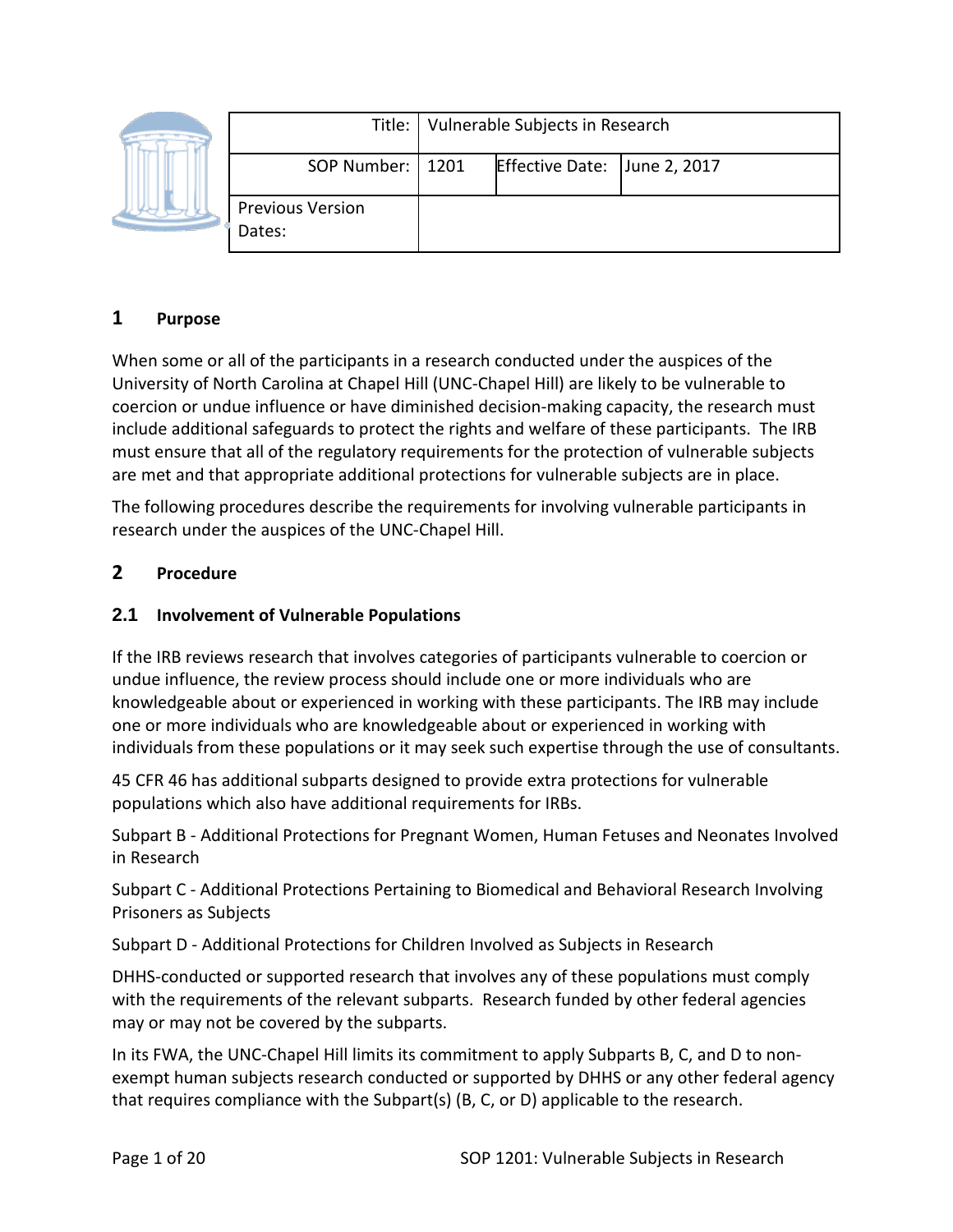The following policies and procedures, which are based on Subparts B, C, and D, apply to all research regardless of funding. The individual sections describe how the subparts apply specifically to DHHS-funded research.

## **2.2 Responsibilities**

1. The investigator is responsible for identifying the potential for enrolling vulnerable subjects in the research proposal, including the possible inclusion of subjects who are at risk for impaired decisional capacity, and who are being asked to participate in a research study with greater than minimal risk.

2. The IRB shall include representation, either as members or through the use of consultants, of individual(s) who are knowledgeable about or experienced working with the vulnerable populations involved in the research proposal under review.

3. The IRB reviews the investigator's justifications for including vulnerable populations in the research to assess appropriateness for inclusion in the research proposal.

4. The IRB must ensure that appropriate additional safeguards have been included in each study to protect the rights and welfare of vulnerable subjects at the time of initial review of the research proposal.

5. Information reviewed as part of the continuing review process should include the number of participants considered to be members of specific vulnerable populations.

## **2.3 Review Procedures**

## **2.3.1 Initial Review of Research Proposal**

1. The investigator identifies the potential to enroll vulnerable subjects in the proposed research at initial review and provides the justification for their inclusion in the study.

2. The investigator describes safeguards to protect the subject's rights and welfare in the research proposal.

3. The IRB evaluates the proposed safeguards, including, if applicable, the proposed plan for obtaining consent from legally authorized representatives and the plans for assent of children and adults unable to provide consent.

4. The IRB evaluates the research to determine the need for additional protections and considers, if appropriate, the use of a data and safety monitoring board, consent monitor, or research subject advocate.

## **2.3.2 Continuing Review and Monitoring**

At Continuing Review the investigator should identify the number and categories of vulnerable subjects enrolled and any problems that arose relevant to their rights and welfare.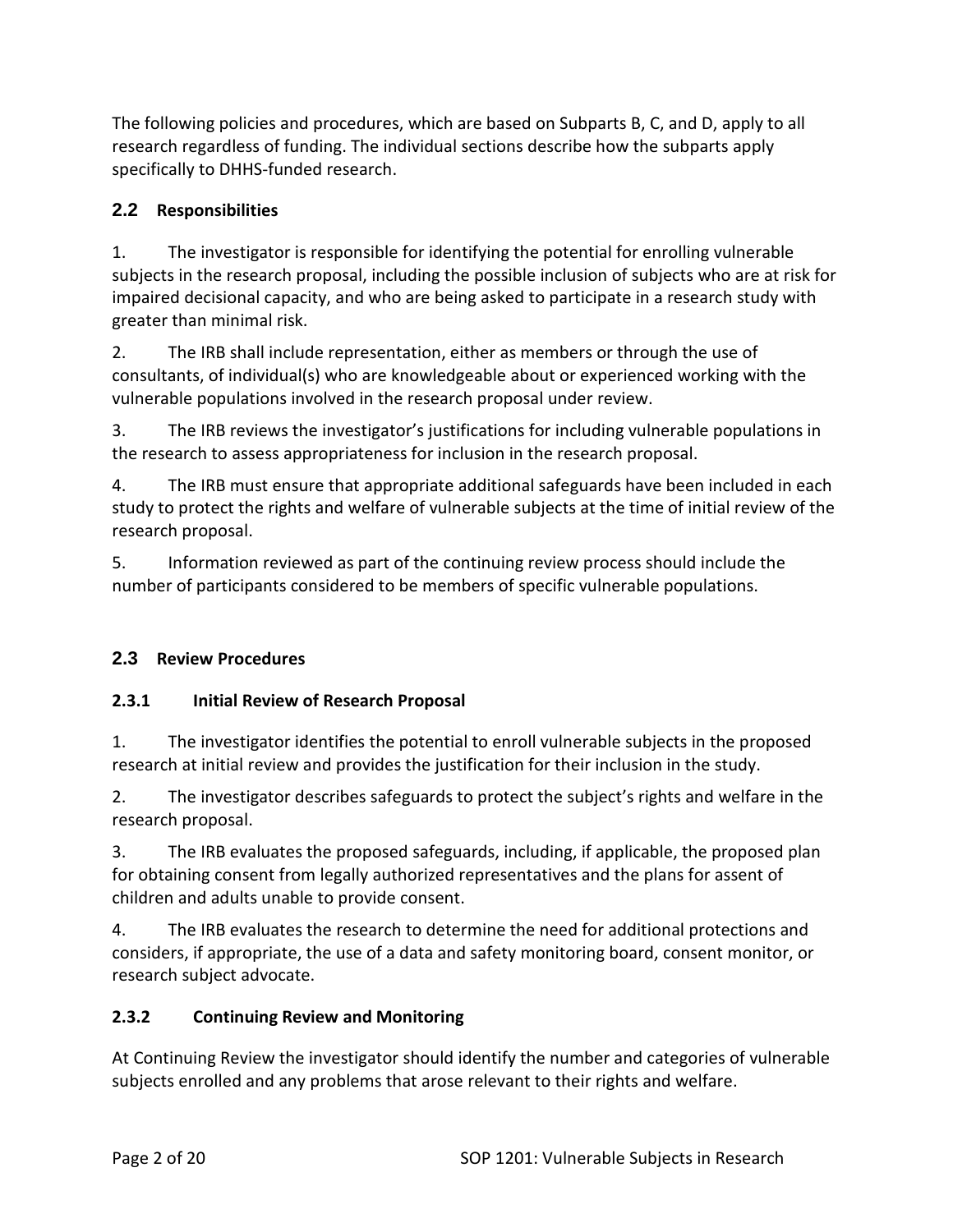### **2.4 Research Involving Pregnant Women, Human Fetuses and Neonates**

The following applies to all research regardless of funding source. According to the UNC-Chapel Hill FWA, Subpart B of 45 CFR 46 applies only to DHHS-funded research, the funding-source specific requirements are noted in the appropriate sections.

#### **2.4.1 Research Involving Pregnant Women or Fetuses**

#### **2.4.1.1 Research Not Conducted or Supported by DHHS**

For research not funded by DHHS where the risk to the pregnant women and fetus is no more than minimal, no additional safeguards are required and there are no restrictions on the involvement of pregnant women in research.

Pregnant women or fetuses may be involved in research not funded by DHHS involving more than minimal risk to pregnant women and/or fetuses if all of the following conditions are met:

1. Where scientifically appropriate, pre-clinical studies, including studies on pregnant animals, and clinical studies, including studies on non-pregnant women, have been conducted and provide data for assessing potential risks to pregnant women and fetuses;

2. The risk to the fetus is caused solely by interventions or procedures that hold out the prospect of direct benefit for the woman or the fetus;

3. Any risk is the least possible for achieving the objectives of the research;

4. If the research holds out the prospect of direct benefit to the pregnant woman, the prospect of a direct benefit both to the pregnant woman and the fetus, then the consent of the pregnant woman is obtained in accord with the provisions for informed consent;

5. If the research holds out the prospect of direct benefit solely to the fetus then the consent of the pregnant woman and the father is obtained in accord with the provisions for informed consent, except that the father's consent need not be obtained if he is unable to consent because of unavailability, incompetence, or temporary incapacity or the pregnancy resulted from rape or incest.

6. Each individual providing consent under paragraph 4 or 5 of this section is fully informed regarding the reasonably foreseeable impact of the research on the fetus or neonate;

7. For children (as defined in Section 2.6) who are pregnant, assent and permission are obtained in accord with the requirements of state law and the IRB;

8. No inducements, monetary or otherwise, will be offered to terminate a pregnancy;

9. Individuals engaged in the research will have no part in any decisions as to the timing, method, or procedures used to terminate a pregnancy; and

10. Individuals engaged in the research have no part in determining the viability of a neonate.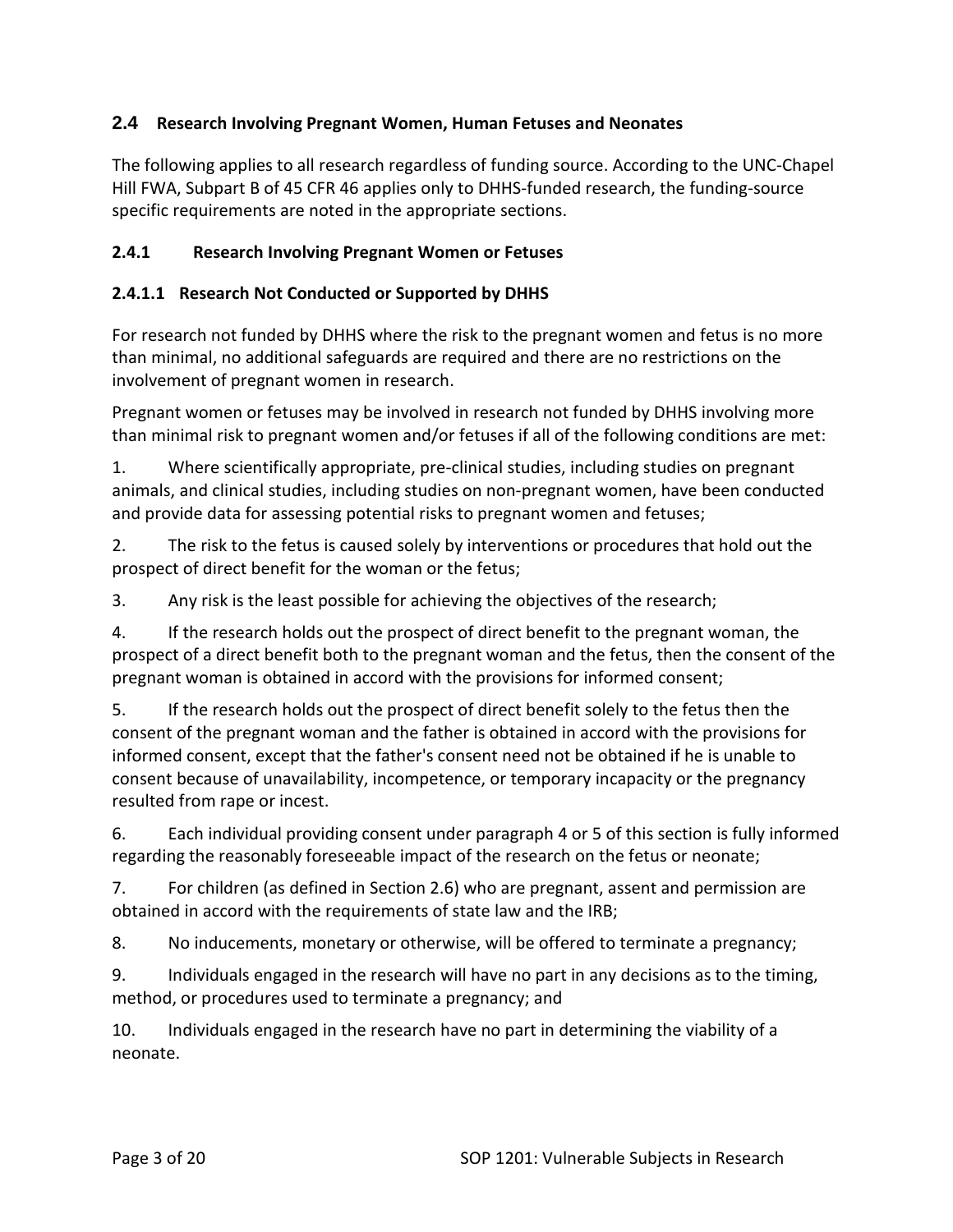## **2.4.1.2 Research Conducted or Supported by DHHS**

For DHHS-conducted or supported research 45 CFR Subpart B applies to all non-exempt human subject research involving pregnant women, fetuses, and neonates.

Pregnant women or fetuses may be involved in research if all of the following conditions are met:

1. Where scientifically appropriate, pre-clinical studies, including studies on pregnant animals, and clinical studies, including studies on non-pregnant women, have been conducted and provide data for assessing potential risks to pregnant women and fetuses.

2. The risk to the fetus is caused solely by interventions or procedures that hold out the prospect of direct benefit for the woman or the fetus; or, if there is no such prospect of benefit, the risk to the fetus is not greater than minimal and the purpose of the research is the development of important biomedical knowledge which cannot be obtained by any other means;

3. Any risk is the least possible for achieving the objectives of the research;

4. If the research holds out the prospect of direct benefit to the pregnant woman, the prospect of a direct benefit both to the pregnant woman and the fetus, or no prospect of benefit for the woman nor the fetus when risk to the fetus is not greater than minimal and the purpose of the research is the development of important biomedical knowledge that cannot be obtained by any other means, then the consent of the pregnant woman is obtained in accord with the provisions for informed consent.

5. If the research holds out the prospect of direct benefit solely to the fetus then the consent of the pregnant woman and the father is obtained in accord with the provisions for informed consent, except that the father's consent need not be obtained if he is unable to consent because of unavailability, incompetence, or temporary incapacity or the pregnancy resulted from rape or incest.

6. Each individual providing consent under paragraph 4 or 5 of this section is fully informed regarding the reasonably foreseeable impact of the research on the fetus or neonate;

7. For children (as defined in Section 2.5) who are pregnant, assent and permission are obtained in accord with the provisions of permission and assent in Section 2.6.2;

8. No inducements, monetary or otherwise, will be offered to terminate a pregnancy;

9. Individuals engaged in the research will have no part in any decisions as to the timing, method, or procedures used to terminate a pregnancy; and

10. Individuals engaged in the research will have no part in determining the viability of a neonate.

## **2.4.2 Research involving Neonates of Uncertain Viability or Nonviable Neonates**

Neonates of uncertain viability and nonviable neonates may be involved in research if all of the following conditions are met: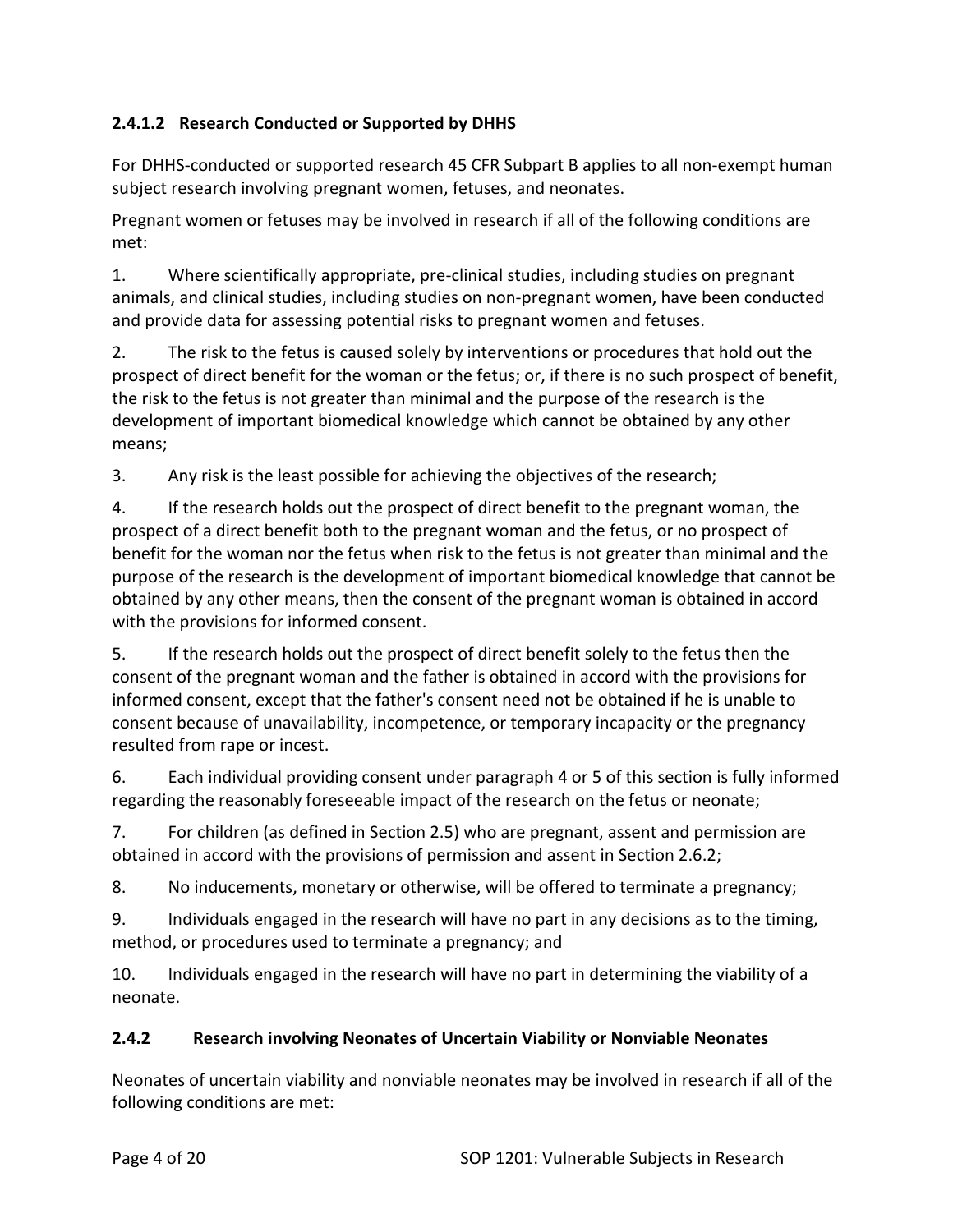1. Where scientifically appropriate, preclinical and clinical studies have been conducted and provide data for assessing potential risks to neonates.

2. Each individual providing consent is fully informed regarding the reasonably foreseeable impact of the research on the neonate.

3. Individuals engaged in the research will have no part in determining the viability of a neonate.

4. The requirements of Neonates of Uncertain Viability or Nonviable Neonates (see below in this section) have been met as applicable.

## **2.4.2.1 Neonates of Uncertain Viability.**

Until it has been ascertained whether or not a neonate is viable, a neonate may not be involved in research unless the following additional conditions have been met:

The IRB determines that:

1. The research holds out the prospect of enhancing the probability of survival of the neonate to the point of viability, and any risk is the least possible for achieving that objective, or

2. The purpose of the research is the development of important biomedical knowledge which cannot be obtained by other means and there will be no added risk to the neonate resulting from the research; and

3. The legally effective informed consent of either parent of the neonate or, if neither parent is able to consent because of unavailability, incompetence, or temporary incapacity, the legally effective informed consent of either parent's legally authorized representative is obtained in accord with the provisions of permission and assent, except that the consent of the father or his legally authorized representative need not be obtained if the pregnancy resulted from rape or incest.

## **2.4.2.2 Nonviable Neonates.**

After delivery, nonviable neonates may not be involved in research unless all of the following additional conditions are met:

- 1. Vital functions of the neonate will not be artificially maintained;
- 2. The research will not terminate the heartbeat or respiration of the neonate;
- 3. There will be no added risk to the neonate resulting from the research;

4. The purpose of the research is the development of important biomedical knowledge that cannot be obtained by other means; and

5. The legally effective informed consent of both parents of the neonate is obtained in accord with the provisions of permission and assent, except that the waiver and alteration of the provisions of permission and assent do not apply.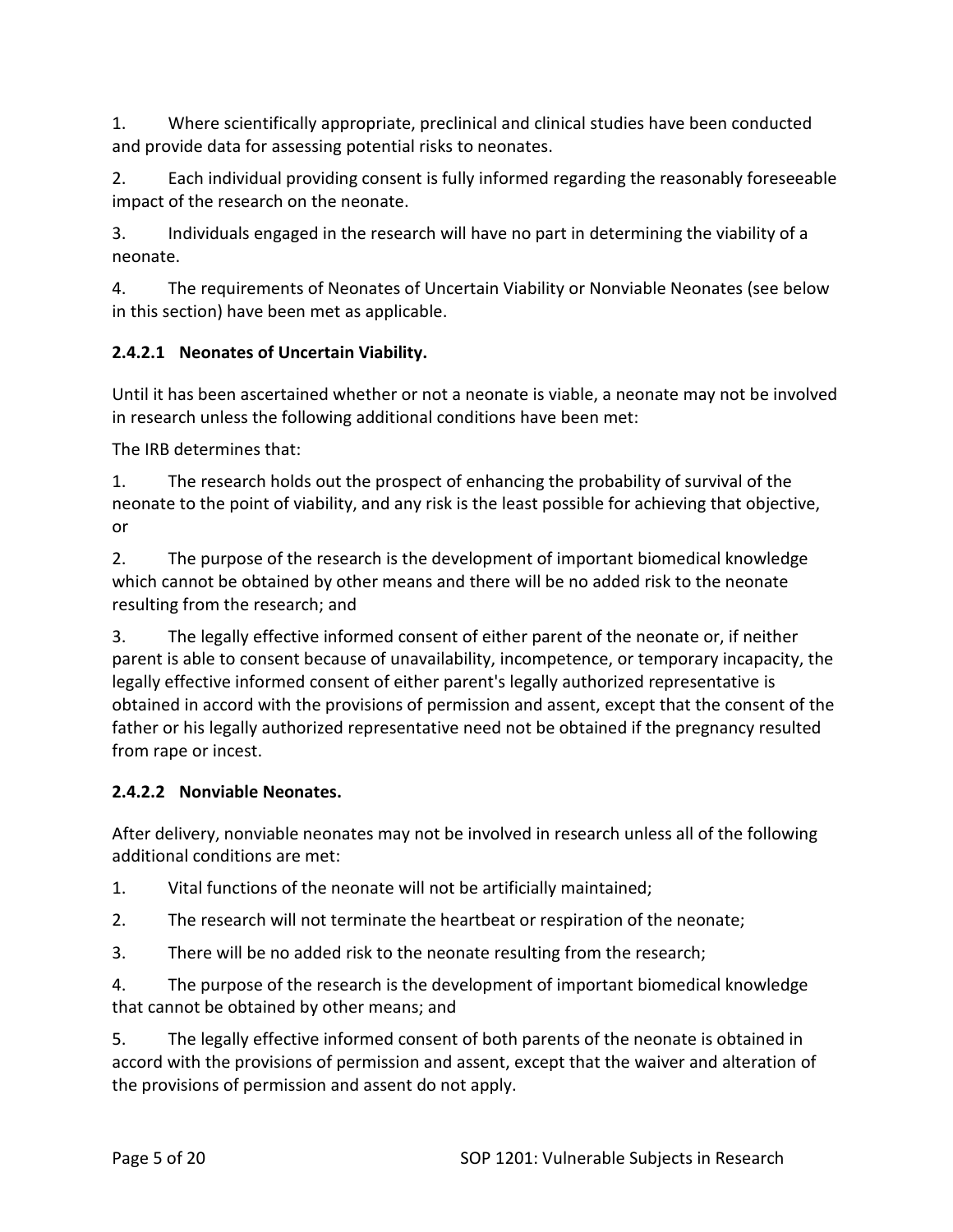However, if either parent is unable to consent because of unavailability or incapacity, the informed consent of one parent of a nonviable neonate will suffice to meet the requirements of this paragraph, except that the consent of the father need not be obtained if the pregnancy resulted from rape or incest. The consent of a legally authorized representative of either or both of the parents of a nonviable neonate will not suffice to meet the requirements of this paragraph.

## **2.4.3 Viable Neonates**

A neonate, after delivery, that has been determined to be viable may be included in research only to the extent permitted by and in accord with the requirements for Research Involving Children (i.e., a viable neonate is a child for purposes of applying federal regulations and the UNC-Chapel Hill policies).

## **2.4.4 Research Involving, After Delivery, the Placenta, the Dead Fetus or Fetal Material**

Research involving, after delivery, the placenta; the dead fetus; macerated fetal material; or cells, tissue, or organs excised from a dead fetus, must be conducted only in accord with any applicable federal, state, or local laws and regulations regarding such activities.

If information associated with material described above in this section is recorded for research purposes in a manner that living individuals can be identified, directly or through identifiers linked to those individuals, those individuals are research subjects and all pertinent sections of these policies and procedures are applicable.

# **2.4.5 Research Not Otherwise Approvable**

# **2.4.5.1 Research Not Conducted or Supported by DHHS**

If the IRB finds that the research presents a reasonable opportunity to further the understanding, prevention, or alleviation of a serious problem affecting the health or welfare of pregnant women, fetuses or neonates; and the research is not approvable under the above provisions, then the IRB will consult with a panel of experts in pertinent disciplines (for example: science, medicine, ethics, law). Based on the recommendation of the panel, the IRB may approve the research based on either:

1. That the research in fact satisfies the conditions detailed above, as applicable; or

2. The following:

a. The research presents a reasonable opportunity to further the understanding, prevention, or alleviation of a serious problem affecting the health or welfare of pregnant women, fetuses or neonates;

b. The research will be conducted in accord with sound ethical principles; and

c. Informed consent will be obtained in accord with the provisions for informed consent and other applicable sections of this manual.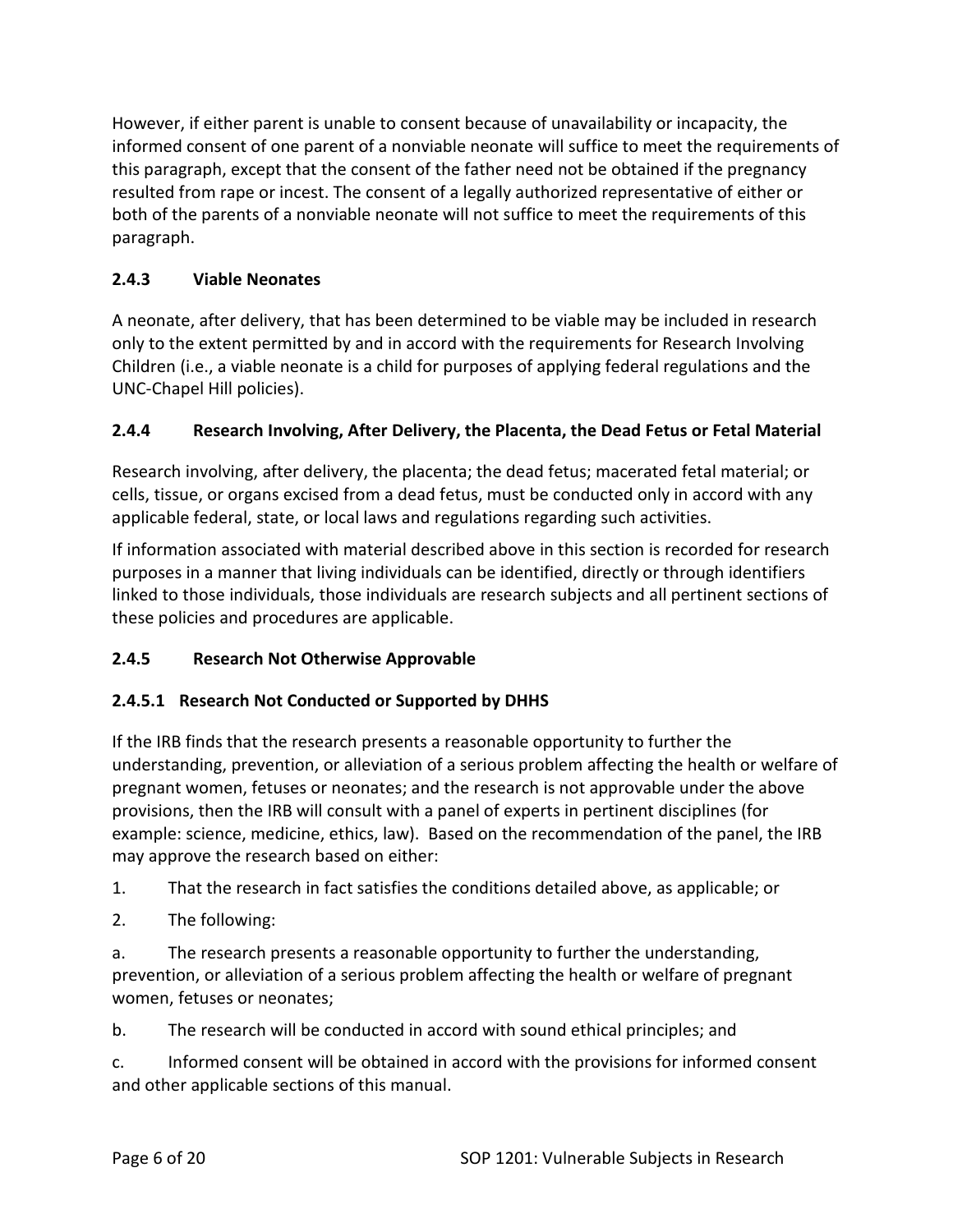## **2.4.5.2 Research Conducted or Supported by DHHS**

DHHS conducted or supported research that falls in this category must be approved by the Secretary of Health and Human Services. If the IRB finds that the research presents a reasonable opportunity to further the understanding, prevention, or alleviation of a serious problem affecting the health or welfare of pregnant women, fetuses or neonates; and the research is not approvable under the above provisions, then the research will be sent to OHRP for DHHS review.

### **2.5 Research Involving Prisoners**

The following applies to all research involving prisoners, regardless of funding source. The requirements in this section are consistent with Subpart C of 45 CFR 46, which applies to DHHSfunded or supported research. When following Department of Justice regulations, for research conducted within the Bureau of Prisons: implementation of Bureau programmatic or operational initiatives made through pilot projects is not considered to be research.

#### **2.5.1 Applicability**

This policy applies to all biomedical and behavioral research conducted under the auspices of the UNC-Chapel Hill involving prisoners as subjects. Even though the IRB may approve a research study involving prisoners as subjects according to this policy, investigators are still subject to the Administrative Regulations of the NC Department of Corrections and any other applicable State or local law. [45 CFR 46.301]

#### **2.5.2 Minimal Risk**

Minimal risk, in studies involving prisoners, means the probability and magnitude of physical or psychological harm that is normally encountered in the daily lives, or in the routine medical, dental, or psychological examination of healthy persons.

#### **2.5.3 Composition of the IRB**

In addition to satisfying the general membership requirements detailed in other sections of these policies and procedures, when reviewing research involving prisoners, the IRB must also meet the following requirements:

• A majority of the IRB (exclusive of prisoner members) must have no association with the prison(s) involved, apart from their membership on the IRB

• At least one member of the IRB must be a prisoner, or a prisoner representative with appropriate background and experience to serve in that capacity, except that where a particular research project is reviewed by more than one IRB, only one IRB need satisfy this requirement

The prisoner representative must be a voting member of the IRB. A comment may be added to the roster indicating that the prisoner representative will only count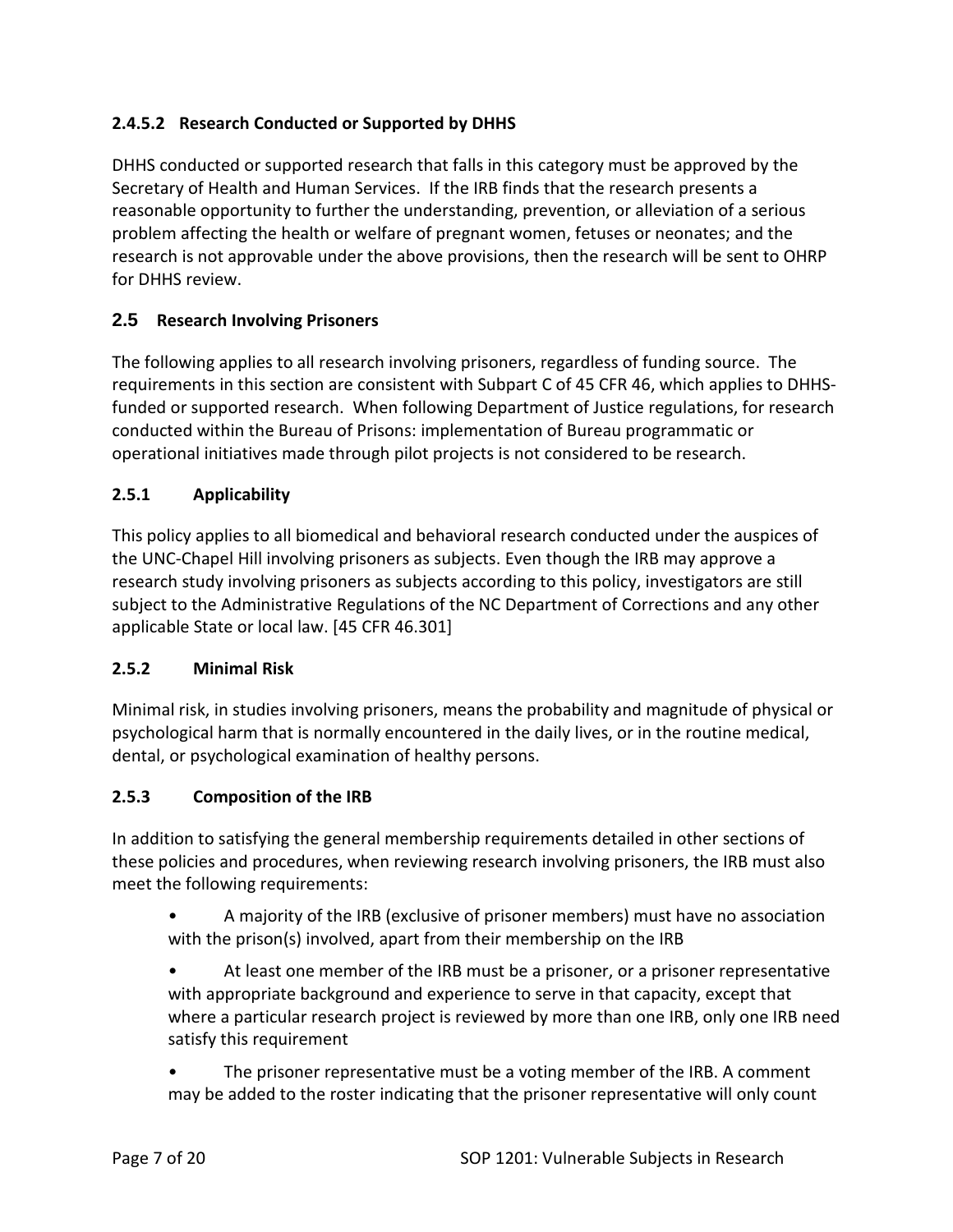towards quorum when he or she is in attendance and reviewing studies covered by subpart C

#### **2.5.4 Review of Research Involving Prisoners**

#### 1. **Initial Review**

a. The prisoner representative must review research involving prisoners, focusing on the requirements in Subpart C.

b. The prisoner representative must receive all review materials pertaining to the research (same as primary reviewer).

#### 2. Modifications

a. Minor modifications to research may be reviewed using the expedited procedure described below, using either of the two procedures described based on the type of modification.

b. Modifications involving more than a minor change reviewed by the convened IRB must use the same procedures for initial review including the responsibility of the prisoner representative to review the modification and participate in the meeting (as described above).

#### 3. Continuing review

Continuing review must use the same procedures for initial review including the responsibility of the prisoner representative to review the continuing review materials and participate in the meeting (as described above).

#### 4. Research Involving Prisoners, Reviewed by Expedited Review

a. Research involving interaction with prisoners may be reviewed by the expedited procedure, if a determination is made that the research involves no greater than minimal risk for the prison population being studied and the research falls within the categories of research eligible for expedited review.

b. The prisoner representative must concur with the determination that the research involves no greater than minimal risk.

c. The prisoner representative must review the research as a reviewer, designated by the chair, or consultant. This may be as the sole reviewer or in addition to another reviewer, as appropriate.

d. Review of modifications and continuing review must use the same procedures as initial review.

e. Research that does not involve interaction with prisoners (e.g., existing data, records review, etc.) may be reviewed by the expedited procedure, if a determination is made that the research involves no greater than minimal risk for the prison population being studied. Review by a prisoner representative is not required. The prisoner representative may review the research as a reviewer (if designated by the IRB Chair as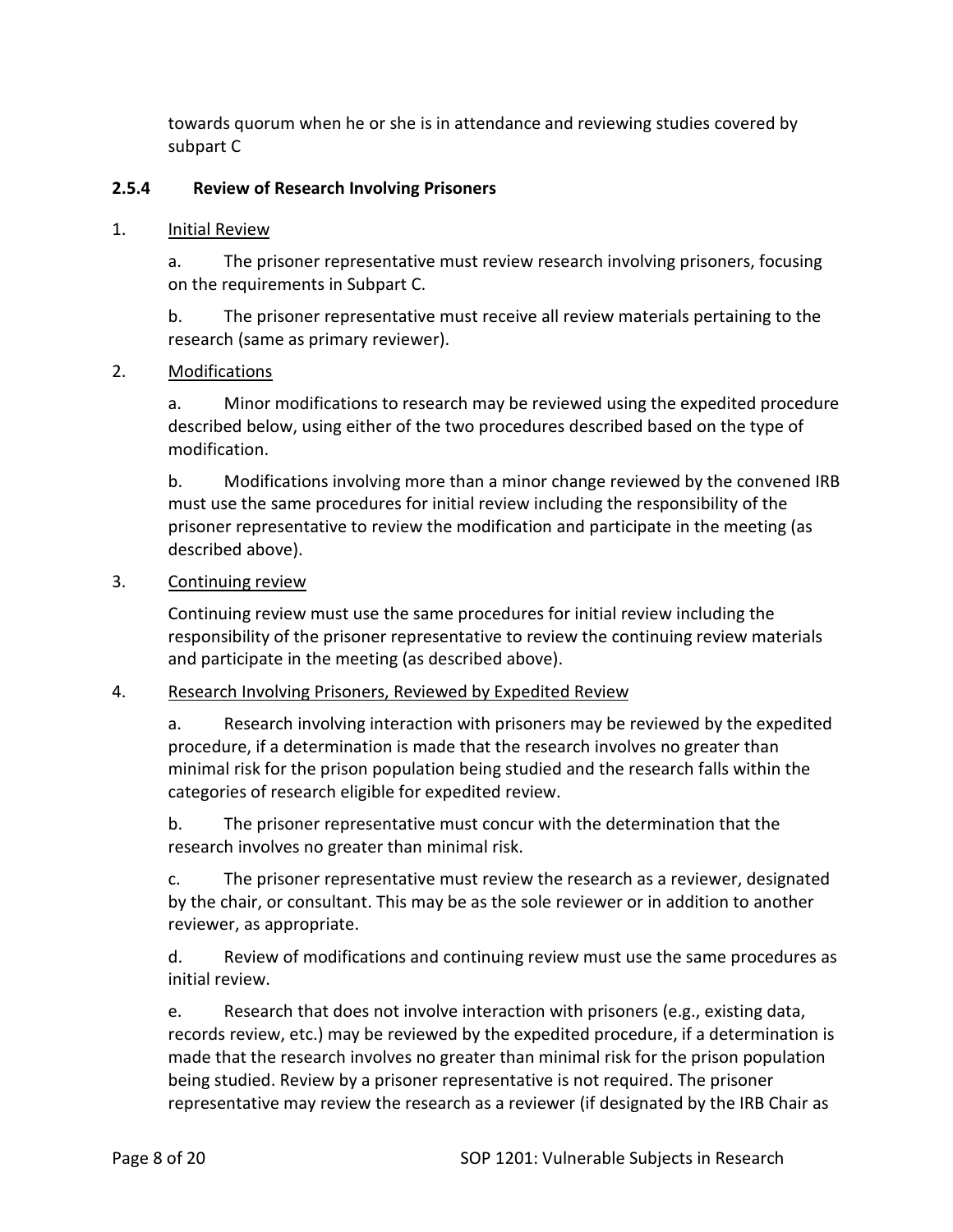an expedited reviewer) or consultant. Review of modifications and continuing review will follow these same procedures.

5. Research Involving Prisoners, Reviewed by the Convened IRB

a. The prisoner representative must present his/her review either orally or in writing at the convened meeting of the IRB when the research involving prisoners is reviewed.

b. Continuing review – must use the same procedures for initial review including the responsibility of the prisoner representative to review the continuing review materials and participate in the meeting (as described above).

c. If no subjects have been enrolled, the research may receive continuing review using the expedited procedure under expedited category #8.

## **2.5.5 Incarceration of Enrolled Subjects**

If a participant becomes a prisoner while enrolled in a research study that was not reviewed according to Subpart C, the investigator must promptly notify the IRB and the IRB shall:

1. Confirm that the participant meets the definition of a prisoner.

2. Consult with the investigator to determine if it is in the best interests of the participant to continue participation in the study, in part or in full, and if so, if there are specific study activities which are in the best interests of the subject and should continue until the IRB is able to review the research study under Subpart C.

3. If the participant should continue, one of two options are available:

a. Keep the participant enrolled in the study and review the research under Subpart C. If some of the requirements of Subpart C cannot be met or are not applicable (e.g., procedures for the selection of subjects within the prison), but it is in the best interests of the participant to remain in the study, keep the participant enrolled and inform OHRP of the decision along with the justification.

b. Terminate enrollment of the participant from the study and keep the participant on the study intervention under an alternate mechanism such as compassionate use, off label use, etc.

## 4. If a participant is incarcerated temporarily while enrolled in a study:

a. If the temporary incarceration has no effect on the study (i.e., there is no need for study activities to take place during the temporary incarceration), keep the participant enrolled.

b. If the temporary incarceration has an effect on the study, follow the above guidance.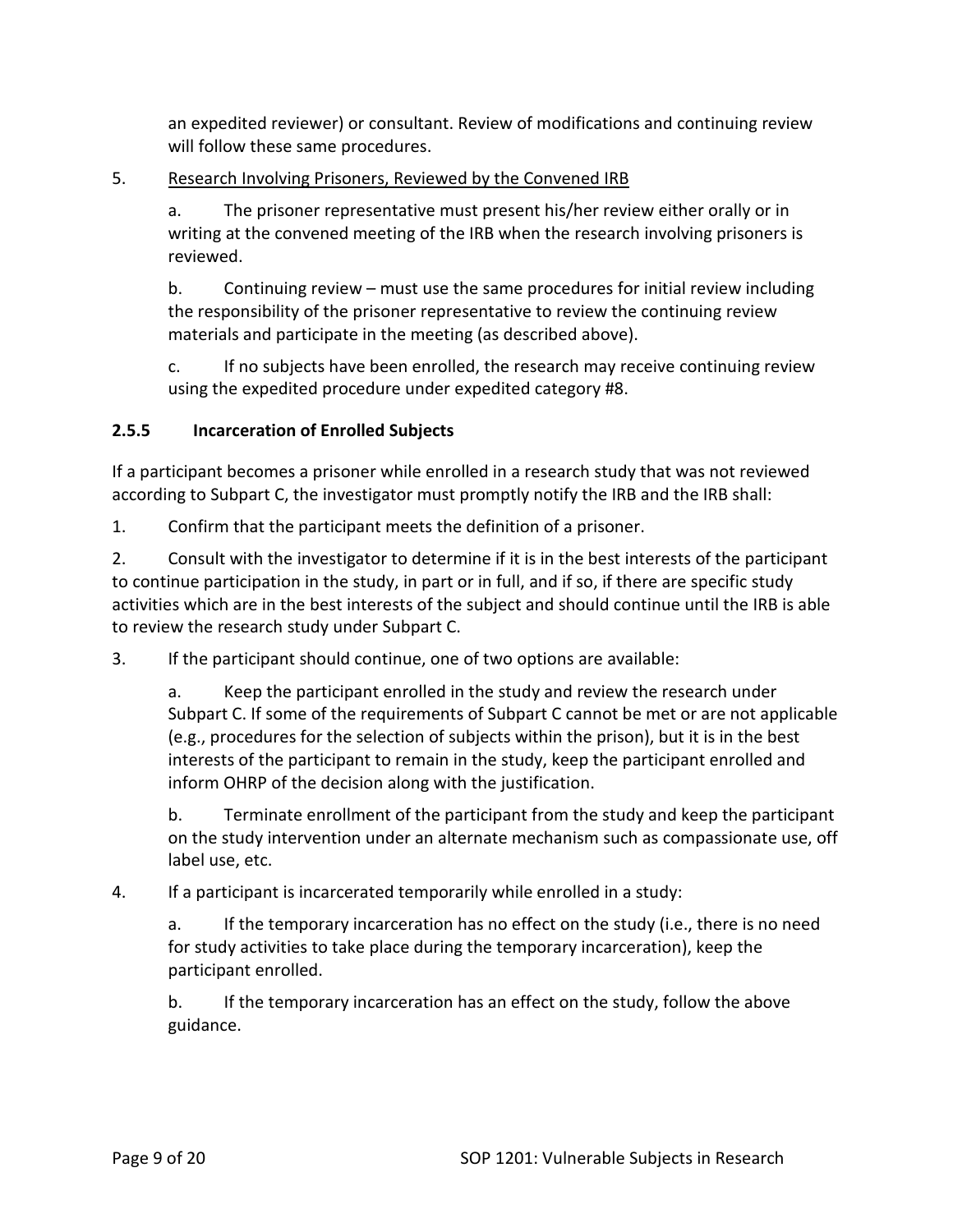#### **2.5.6 Additional Duties of the IRB**

In addition to all other responsibilities prescribed for IRB in other sections of this manual, the IRB will review research involving prisoners and approve such research only if it finds that:

- The research falls into one of the following permitted categories [45 CFR 46.306(a)(2)]:
	- o Study of the possible causes, effects, and processes of incarceration, and of criminal behavior, provided that the study presents no more than minimal risk and no more than inconvenience to the subjects;
	- $\circ$  Study of prisons as institutional structures or of prisoners as incarcerated persons, provided that the study presents no more than minimal risk and no more than inconvenience to the subjects;
	- o Research on conditions particularly affecting prisoners as a class (for example, research on diseases or social and psychological problems much more prevalent in prisons) provided that the study may proceed only after the DHHS Secretary has consulted with appropriate experts in penology, medicine, and ethics, and published notice in the Federal Register of his/her intent to approve the research;
	- $\circ$  Research on practices, both innovative and accepted, which have the intent and reasonable probability of improving the health or well-being of the subject. In cases in which those studies require the assignment of prisoners in a manner consistent with protocols/research plans approved by the IRB to control groups which may not benefit from the research, the study may proceed only after the DHHS Secretary has consulted with appropriate experts in penology, medicine, and ethics, and published notice in the Federal Register of his/her intent to approve the research
- Any possible advantages accruing to the prisoner through his or her participation in the research, when compared to the general living conditions, medical care, quality of food, amenities and opportunity for earnings in the prison, are not of such a magnitude that his or her ability to weigh the risks of the research against the value of such advantages in the limited choice environment of the prison is impaired;
- The risks involved in the research are commensurate with risks that would be accepted by non-prisoner volunteers;
- Procedures for the selection of subjects within the prison are fair to all prisoners and immune from arbitrary intervention by prison authorities or prisoners. Unless the investigator provides to the IRB justification in writing for following some other procedures, control subjects must be selected randomly from the group of available prisoners who meet the characteristics needed for that particular research project;
- The information is presented in language which is understandable to the subject population;
- Adequate assurance exists that parole boards will not take into account a prisoner's participation in the research in making decisions regarding parole, and each prisoner is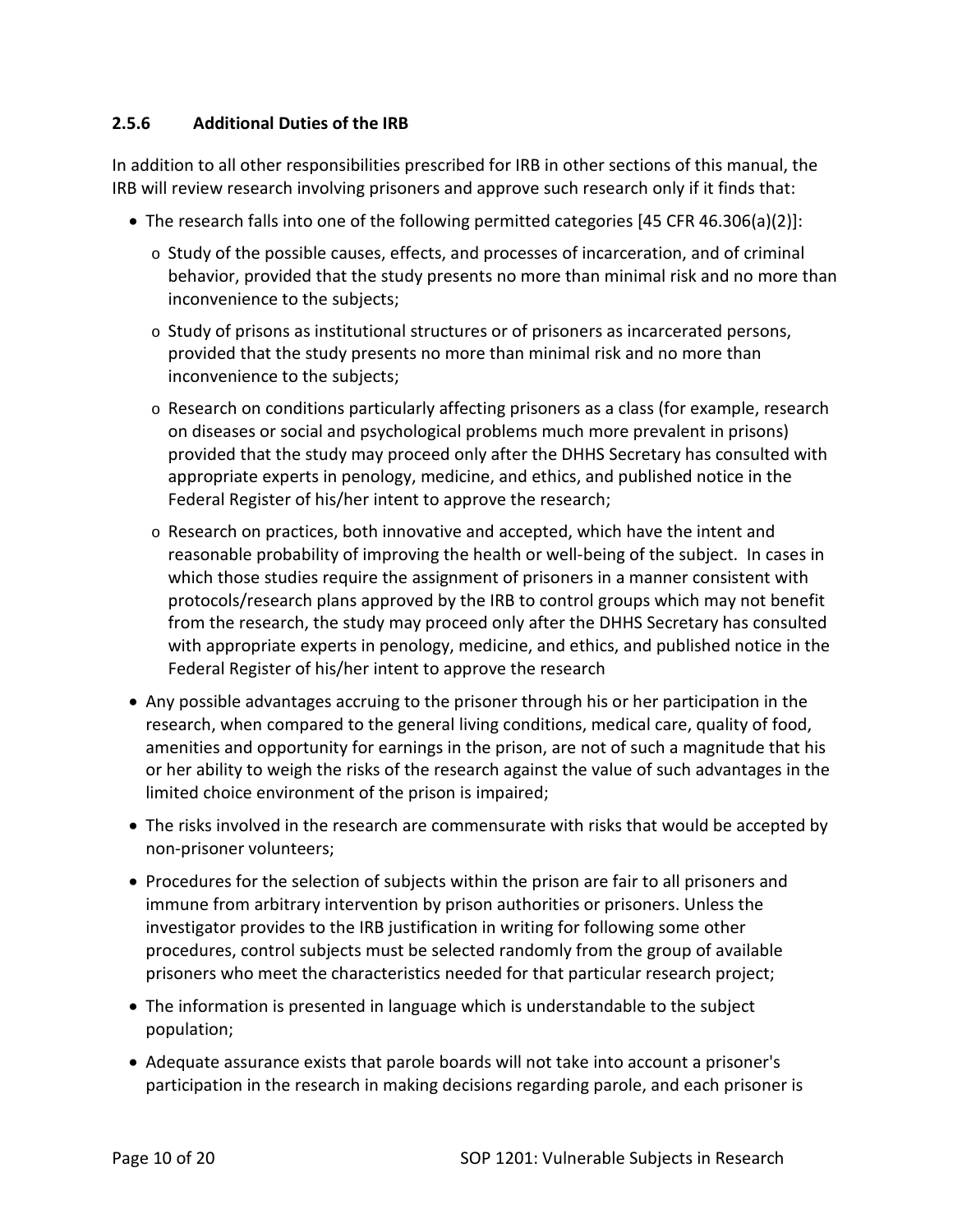clearly informed in advance that participation in the research will have no effect on his or her parole; and

• Where the IRB finds there may be a need for follow-up examination or care of subjects after the end of their participation, adequate provision has been made for such examination or care, taking into account the varying lengths of individual prisoners' sentences, and for informing subjects of this fact.

## **2.5.7 Certification to DHHS**

Under 45 CFR 46.305(c), the institution responsible for conducting research involving prisoners that is conducted or supported by DHHS shall certify to the Secretary (through OHRP) that the IRB has made the seven findings required under 45 CFR 46.305(a) and receive OHRP authorization prior to initiating any research involving prisoners. Certifications, and requests for DHHS Secretarial consultation, do not need to be submitted to OHRP for research not conducted or supported by DHHS, regardless of whether the institution has chosen to extend the applicability of its FWA and Subparts B, C, and D to all research.

For all DHHS conducted or supported research, OHRE Director will send to OHRP a certification letter to this effect, which will also include the name and address of the institution and specifically identify the research study in question and any relevant DHHS grant application or protocol/research plan. DHHS conducted or supported research involving prisoners as subjects may not proceed until OHRP issues its authorization in writing to the UNC-Chapel Hill on behalf of the Secretary under 45 CFR 46.306(a)(2).

Under its authority at 45 CFR 46.115(b), OHRP requires that the institution responsible for the conduct of the proposed research also submit to OHRP a copy of the research proposal so that OHRP can determine whether the proposed research involves one of the categories of research permissible under 45 CFR 46.306(a)(2), and if so, which one.

The term "research proposal" includes:

- The IRB-approved protocol/research plan; any relevant DHHS grant application or proposal;
- Any IRB application forms required by the IRB;
- And any other information requested or required by the IRB to be considered during initial IRB review.

OHRP also encourages the organization to include the following information in its prisoner research certification letter to facilitate processing:

- The OHRP Federalwide Assurance (FWA) number;
- The IRB registration number for the designated IRB; and
- The date(s) of IRB meeting(s) in which the study was considered, including a brief chronology that encompasses:
	- o The date of initial IRB review; and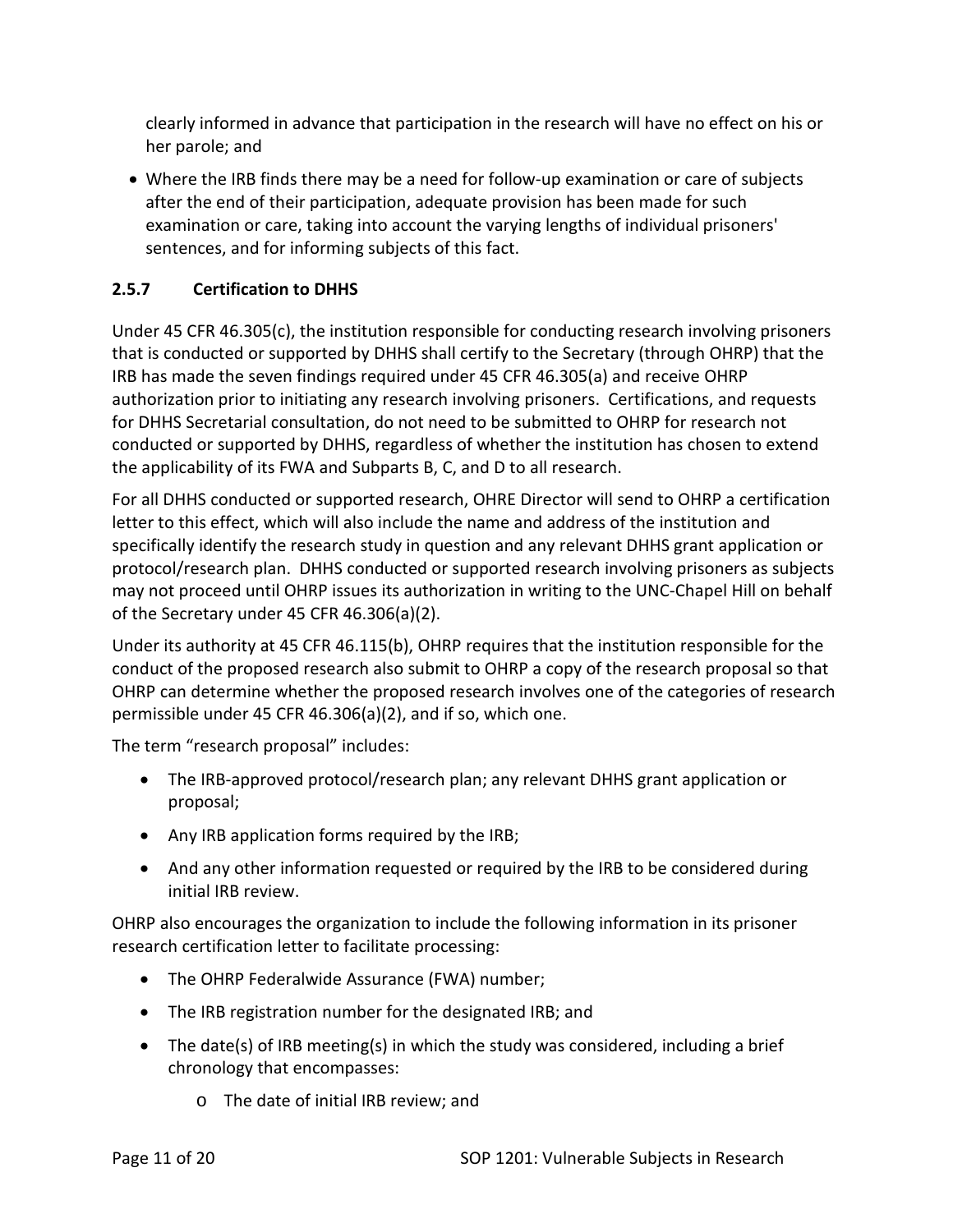o The date of subpart C review, if not done at the time of initial IRB review.

## **2.5.8 Waiver for Epidemiology Research**

The DHHS Secretarial waiver for certain epidemiological research conducted or supported by DHHS functions as a fifth category of permissible research [68 FR 36929]. The criteria for this category are that the research must have as its sole purpose (i) to describe the prevalence or incidence of a disease by identifying all cases, or (ii) to study potential risk factor associations for a disease, and where the IRB has approved the research and fulfilled its duties under 45 CFR 46.305(a)(2)-(7) and determined that (i) the research presents no more than minimal risk and no more than inconvenience to the prisoner-subjects, and (ii) prisoners are not a particular focus of the research. The specific type of epidemiological research subject to the waiver involves no more than minimal risk and no more than inconvenience to the human subject participants. The waiver would allow the conduct of minimal risk research that does not now fall within the categories set out in 45 CFR 46.306(a)(2).

The organization still must review the research under subpart C and certify to OHRP that an appropriately constituted IRB has reviewed the proposal and made all other required findings under DHHS regulations at 45 CFR 46.305(a) and receive OHRP authorization prior to initiating any research involving prisoners. All of the other requirements of subpart C apply to research in this category.

# **2.6 Research Involving Children**

The following applies to all research involving children, regardless of funding source. The requirements in this section are consistent with Subpart D of 45 CFR 46, which applies to DHHSfunded research and Subpart D of 21 CFR 50, which applies to FDA-regulated research involving children. The IRB determines whether the criteria for approval of research are met when research involves children.

# **2.6.1 Allowable Categories**

In addition to the IRB's normal duties, research involving children must be reviewed by the IRB to determine if it fits within and is permissible under one or more federally-defined categories (OHRP/FDA). Each procedure or intervention that the child will undergo for the research must be taken into consideration. The categories are as follows:

1. [45 CFR 46.404/21 CFR 50.51] Research/Clinical Investigations not involving greater than minimal risk. Research determined to not involve greater than minimal risk to child subjects may be approved by the IRB only if the IRB finds and documents that adequate provisions are made for soliciting the assent of the children and the permission of their parents or guardians as set forth in Section 2.6.2.

2. [45 CFR 46.405/21 CFR 50.52] Research/Clinical Investigations involving greater than minimal risk but presenting the prospect of direct benefit to the individual subjects. Research in which the IRB finds that more than minimal risk to children is presented by an intervention or procedure that holds out the prospect of direct benefit for the individual subject, or by a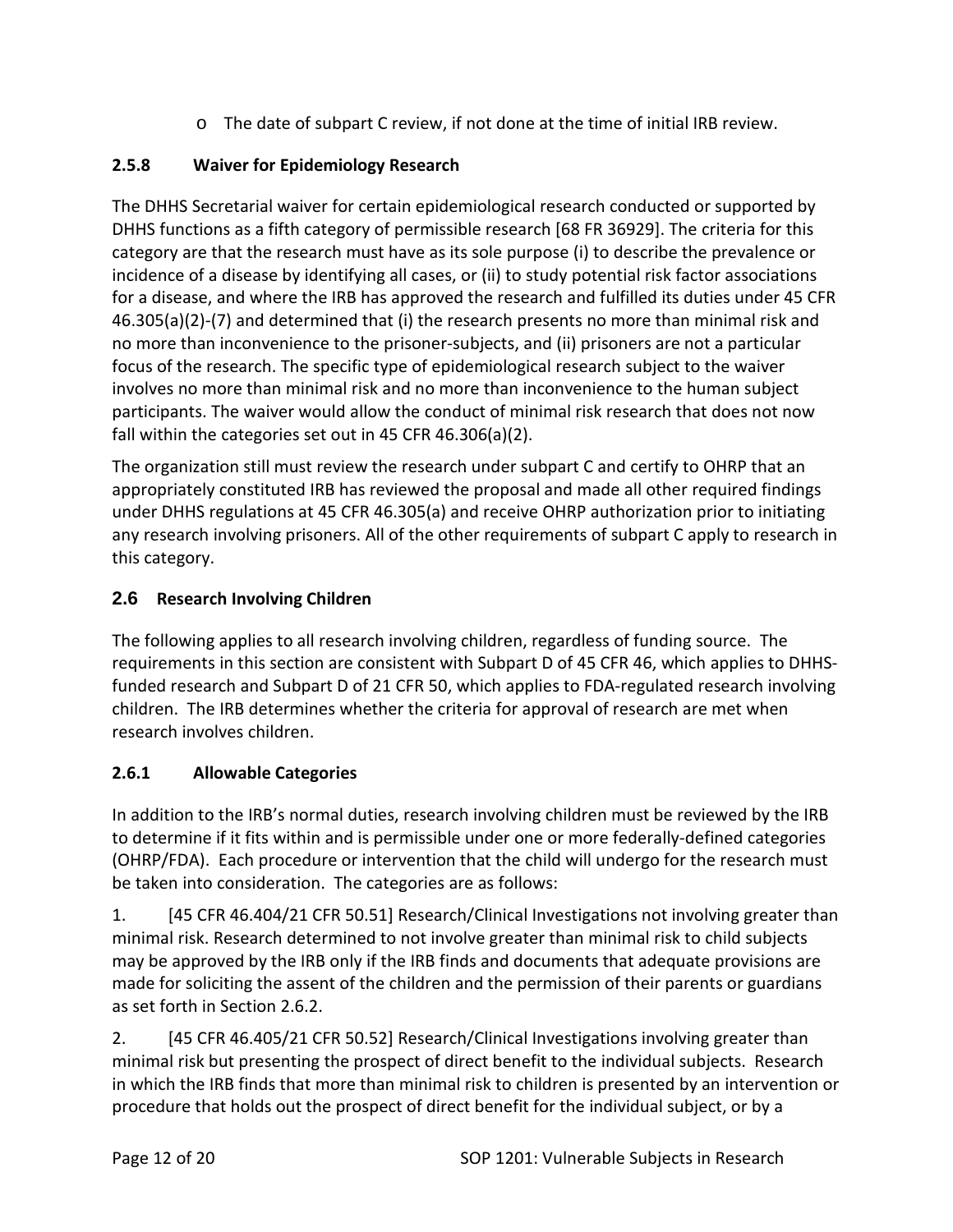monitoring procedure that is likely to contribute to the subject's well-being, may be approved by the IRB only if the IRB finds and documents that:

- The risk is justified by the anticipated benefit to the subjects;
- The relation of the anticipated benefit to the risk is at least as favorable to the subjects as that presented by available alternative options; and
- Adequate provisions are made for soliciting the assent of children and the permission of their parents or guardians as set forth in Section 2.6.2.

3. [45 CFR 46.406/21 CFR 50.53] Research/Clinical Investigations involving greater than minimal risk and no prospect of direct benefit to the individual subject, but likely to yield generalizable knowledge about the subject's disorder or condition. Research in which the IRB finds that more than minimal risk to children is presented by an intervention or procedure that does not hold out the prospect of direct benefit for the individual subject, or by a monitoring procedure which is not likely to contribute to the well-being of the subject, may be approved by the IRB only if the IRB finds and documents that:

- The risk represents a minor increase over minimal risk;
- The intervention or procedure presents experiences to subjects that are reasonably commensurate with those inherent in their actual or expected medical, dental, psychological, social, or educational situations;
- The intervention or procedure is likely to yield generalizable knowledge about the subjects' disorder or condition which is of vital importance for the understanding or amelioration of the subjects' disorder or condition; and
- Adequate provisions are made for soliciting the assent of children and the permission of their parents or guardians as set forth in Section 2.6.2.

4. [45 CFR 46.407/21 CFR 50.54] Research not otherwise approvable which presents an opportunity to understand, prevent, or alleviate serious problems affecting the health or welfare of children.

When the IRB does not believe that the research meets the requirements of any of the above categories, and the IRB finds and documents that the research presents a reasonable opportunity to further the understanding, prevention, or alleviation of a serious problem affecting the health or welfare of children, the IRB shall refer the research for further review as follows:

- HHS conducted or supported research in this category will be referred for review by the Secretary of Health and Human Services. However, before doing so the IRB must determine and document that the proposed research also meets all of the requirements of the Common Rule.
- FDA-regulated research in this category will be referred for review by the Commissioner of Food and Drugs.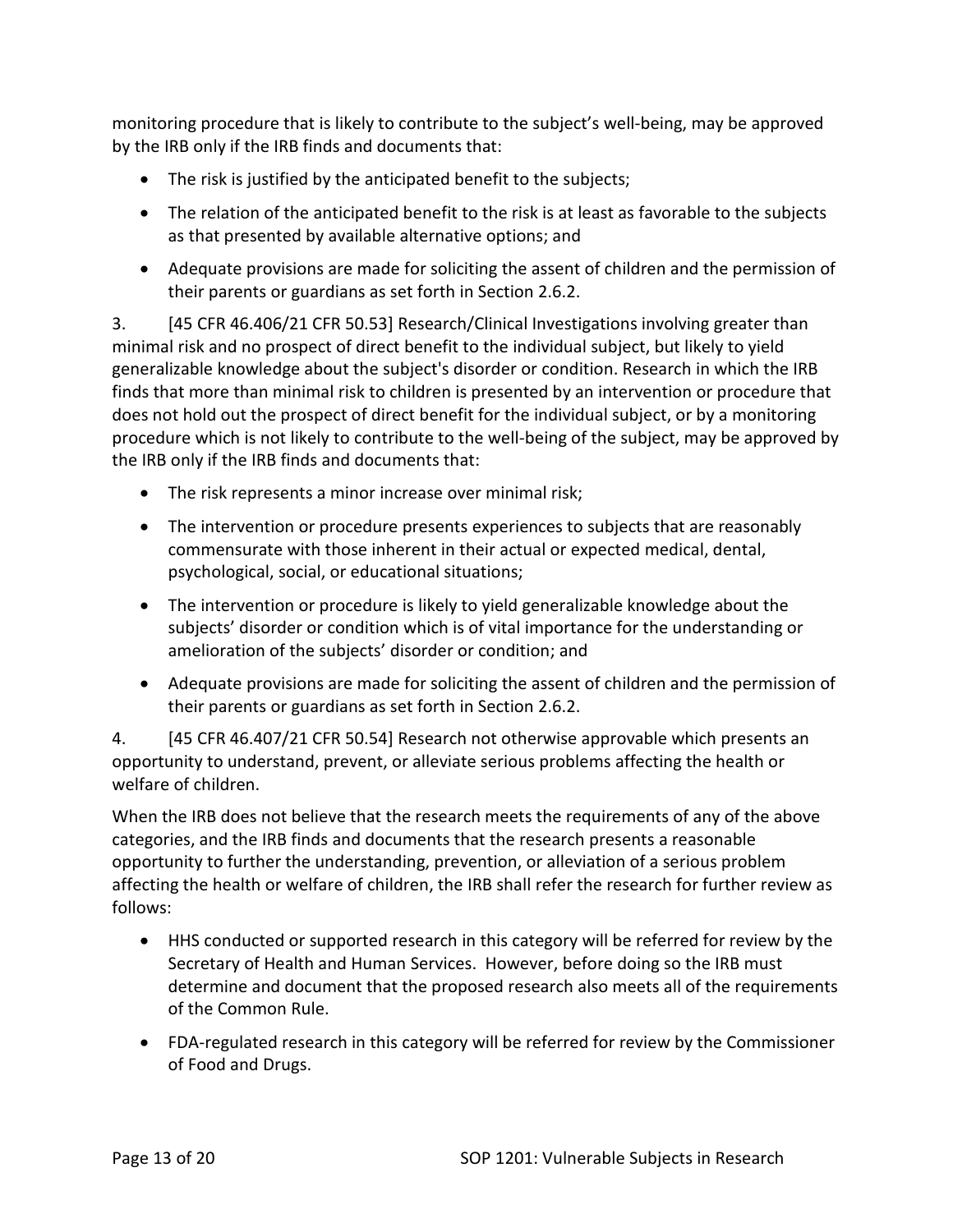- The federal agency, after consultation with a panel of experts in pertinent disciplines (for example: science, medicine, education, ethics, law) and following opportunity for public review and comment, determined either:
	- o That the research fell into categories[45 CFR 46.404/21 CFR 50.51], [45 CFR 46.405/21 CFR 50.52] , [45 CFR 46.406/21 CFR 50.53]; or
	- $\circ$  The research presents a reasonable opportunity to further the understanding, prevention, or alleviation of a serious problem affecting the health or welfare of children and the research will be conducted in accordance with sound ethical principles.
	- o Adequate provisions are made for soliciting the assent of children and the permission of their parents or guardians as set forth in Section 2.6.2.

#### **2.6.2 Parental Permission and Assent**

#### **2.6.2.1 Parental Permission**

The IRB must determine that adequate provisions have been made for soliciting the permission of each child's parent or guardian.

Parents or guardians must be provided with the basic elements of consent and any additional elements the IRB deems necessary, as described in SOP 1101.2.5.

The IRB may find that the permission of one parent is sufficient for research to be conducted under Categories 1 [45 CFR 46.404/21 CFR 50.51] & 2 [45 CFR 46.405/21 CFR 50.52] above. The IRB's determination of whether permission must be obtained from one or both parents will be documented in the reviewer's notes when a study receives expedited review, and in meeting minutes when reviewed by the convened committee.

Permission from both parents is required for research to be conducted under Categories 3 [45 CFR 46.406/21 CFR 50.53] & 4 [45 CFR 46.407/21 CFR 50.54] above unless

- 1. One parent is deceased, unknown, incompetent, or not reasonably available; or
- 2. When only one parent has legal responsibility for the care and custody of the child.

For research not covered by the FDA regulation, the IRB may waive the requirement for obtaining permission from a parent or legal guardian if:

- The research meets the provisions for waiver in SOP 1101.2.9 or
- If the IRB determines that the research is designed to study conditions in children or a subject population for which parental or guardian permission is not a reasonable requirement to protect the subjects (for example, neglected or abused children) provided that an appropriate mechanism for protecting the children who will participate as subjects in the research is substituted, and that the waiver is not inconsistent with Federal, State, or local law. The choice of an appropriate mechanism would depend upon the nature and purpose of the activities described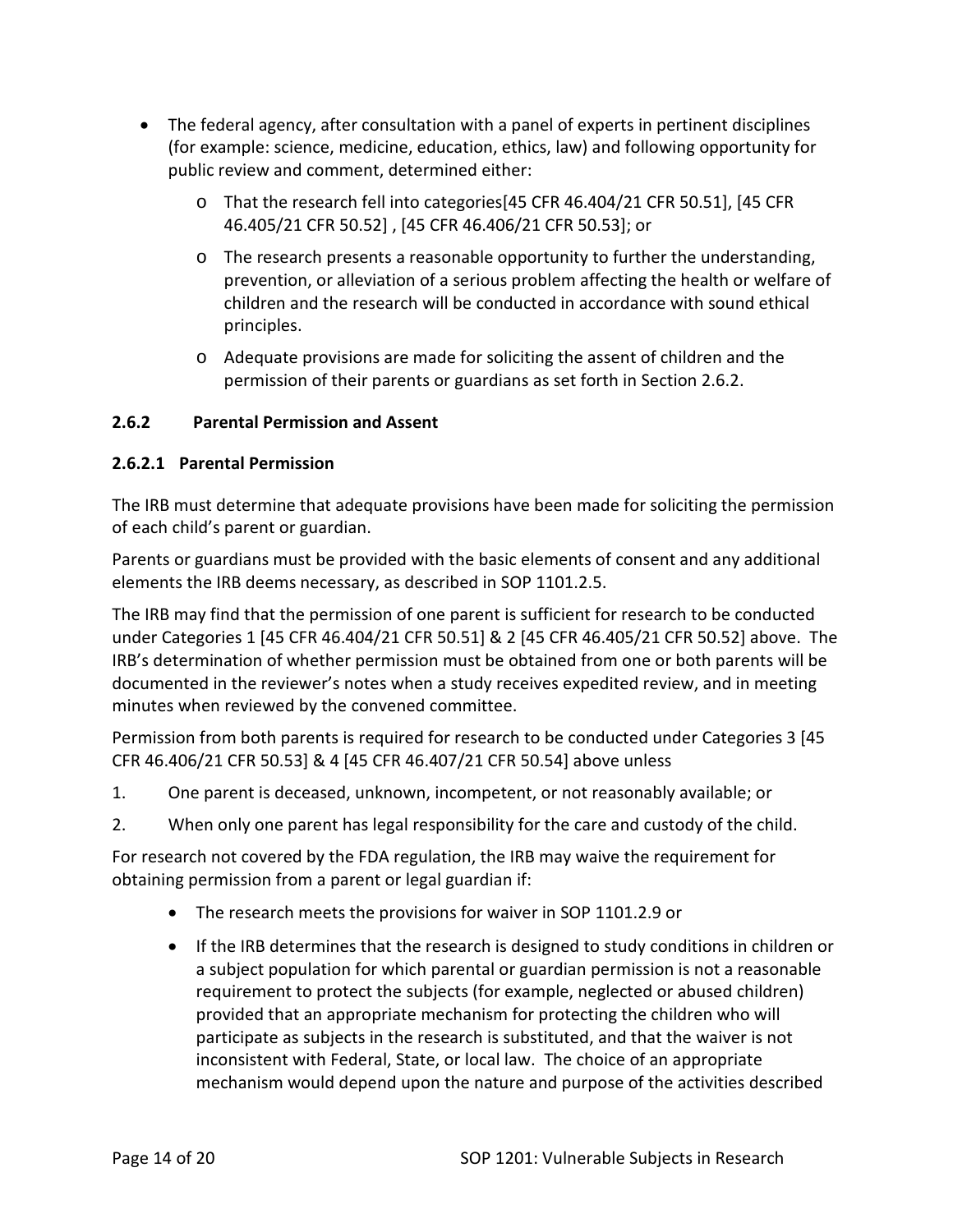in the protocol/research plan, the risk and anticipated benefit to the research subjects, and the child's age, maturity, status, and condition.

Parental permission may not be waived for research covered by the FDA regulations.

Permission from parents or legal guardians must be documented in accordance with and to the extent required by SOP 1101.2.7.

### **2.6.2.2 Assent from Children**

The IRB is responsible for determining that adequate provisions are made for soliciting the assent of the children, when in the judgment of the IRB the children are capable of providing assent. This judgment may be made for all children to be involved in the study, or for each child, as the IRB deems appropriate.

When the IRB determines that assent is not a requirement of some children, the IRB determines and documents which children are not required to assent. When the IRB determines that assent is not a requirement for some or all children, the IRB determines and documents one or more of the following:

- The children are not capable of providing assent based on the age, maturity, or psychological state. UNC does not require *written* assent from children six years of age or younger.
- The capability of the children is so limited that they cannot reasonably be consulted.
- The intervention or procedure involved in the research holds out a prospect of direct benefit that is important to the health or well-being of the child and is available only in the context of the research.
- Assent can be waived using the criteria for waiver of the consent process.

It is important to note that the FDA regulations do permit the IRB to waive the assent requirement if it finds and documents that:

- 1. The clinical investigation involves no more than minimal risk to the subjects;
- 2. The waiver will not adversely affect the rights and welfare of the subjects;
- 3. The clinical investigation could not practicably be carried out without the waiver; and

4. Whenever appropriate, the subjects will be provided with additional pertinent information after participation.

Because "assent" means a child's affirmative agreement to participate in research, the child must actively show his or her willingness to participate in the research, rather than just complying with directions to participate and not resisting in any way.

The IRB should take into account the nature of the proposed research activity and the ages, maturity, and psychological state of the children involved when reviewing the proposed assent procedure and the form and content of the information conveyed to the prospective subjects. For research activities involving adolescents whose capacity to understand resembles that of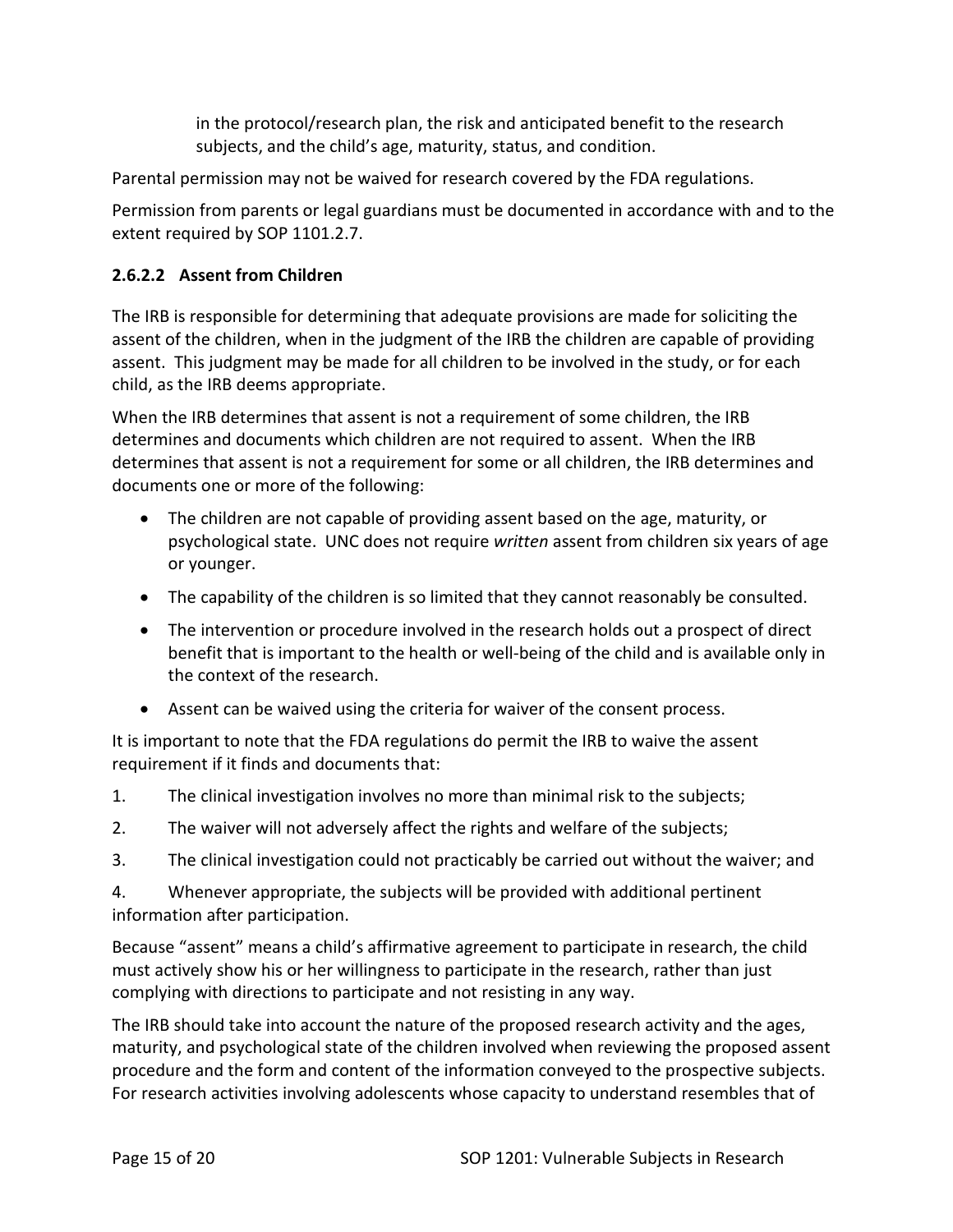adults, the assent procedure should likewise include information similar to what would be provided for informed consent by adults or for parental permission. For children whose age and maturity level limits their ability to fully comprehend the nature of the research activity, but who are still capable of being consulted about participation in research, it may be appropriate to focus on conveying an accurate picture of what the actual experience of participation in research is likely to be (for example, what the experience will be, how long it will take, whether it might involve any pain or discomfort). The assent procedure should reflect a reasonable effort to enable the child to understand, to the degree they are capable, what their participation in research would involve.

Parents and children will not always agree on whether the child should participate in research. Where the IRB has indicated that the assent of the child is required in order for him or her to be enrolled in the study, dissent from the child overrides permission from a parent. Similarly, a child typically cannot decide to be in research over the objections of a parent. There are individual exceptions to these guidelines but in general, children should not be forced to be research subjects, even when permission has been given by their parents.

### **2.6.2.2.1 Documentation of Assent**

When the IRB determines that assent is required, it also is also responsible for determining whether and how assent must be documented. When the research targets the very young child or children unable or with limited capacity to read or write, an oral presentation accompanied perhaps by some pictures with documentation of assent by the person obtaining assent in a research note is likely more appropriate than providing the child a form to sign. In this case, the investigator should provide the IRB with a proposed script and any materials that they intend to use in explaining the research.

When the research targets children who are likely able to read and write, investigators should propose a process and form that is age appropriate and study specific, taking into account the typical child's experience and level of understanding, and composing a document that treats the child respectfully and conveys the essential information about the study. The assent form should:

- 1. Tell why the research is being conducted;
- 2. Describe what will happen and for how long or how often;
- 3. Say it's up to the child to participate and that it's okay to say no;
- 4. Explain if it will hurt and if so for how long and how often;
- 5. Say what the child's other choices are;
- 6. Describe any good things that might happen;
- 7. Say whether there is any compensation for participating; and
- 8. Ask for questions.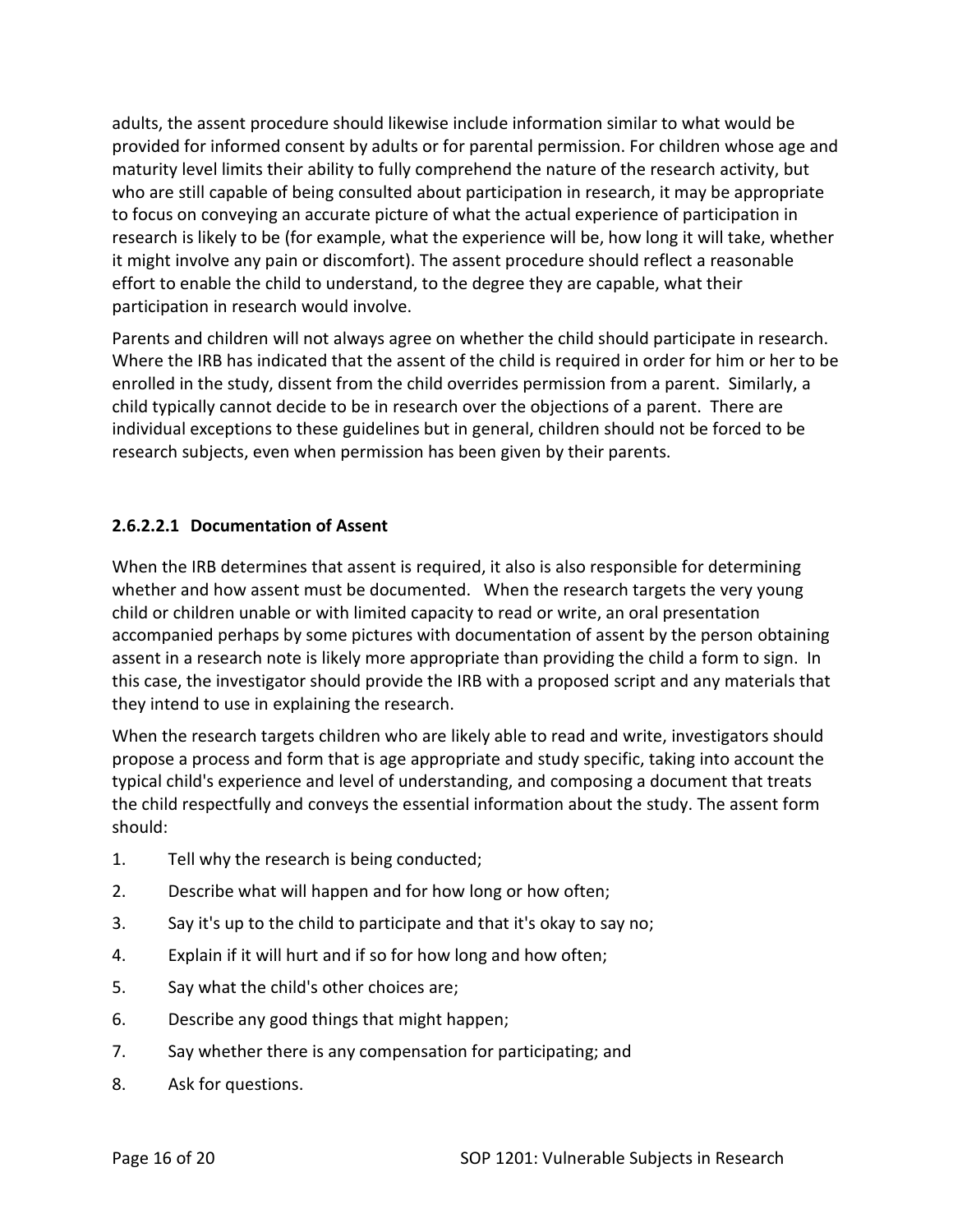Whenever possible, the document should be limited to one page. Illustrations might be helpful, and larger type and other age appropriate improvements are encouraged when they have the potential to enhance comprehension. Studies involving older children or adolescents should include more information and may use more complex language.

## **2.6.3 Children Who are Wards**

Children who are wards of the State or any other agency, institution, or entity can be included in research approved under 45 CFR 46.406/21 CFR 50.53 or 45 CFR 46.407/21 CFR 50.54 (Categories 3 & 4 in Section 2.6.1), only if such research is:

1. Related to their status as wards; or

2. Conducted in schools, camps, hospitals, institutions, or similar settings in which the majority of children involved as subjects are not wards.

If the research meets the condition(s) above, an advocate must be appointed for each child who is a ward (one individual may serve as advocate for more than one child), in addition to any other individual acting on behalf of the child as legal guardian or in loco parentis.

The advocate must be an individual who has the background and experience to act in, and agrees to act in, the best interests of the child for the duration of the child's participation in the research and who is not associated in any way (except in the role as advocate or member of the IRB) with the research, the investigator(s), or the guardian organization.

#### **2.7 Adults with Impaired Decision Making Capacity**

The requirements in this section apply to all research involving adults who cannot provide consent or with impaired decision-making capacity regardless of funding source.

Research involving subjects without the ability to provide consent or with impaired decisionmaking capacity should only be conducted when the aims of the research cannot reasonably be achieved without their participation. Participation of such subjects in research cannot be justified solely on their availability or the convenience for the investigator.

When an investigator seeks to include such subjects in research, they must disclose this to the IRB and provide justification for why inclusion is necessary. If capacity to consent is questionable, or may fluctuate, investigators should include provisions for determining capacity to provide informed consent (See SOP 1101.2.4), and, if appropriate to reevaluate capacity during participation. When capacity to consent may diminish, the procedures should include, when possible and appropriate, designation of a legally-authorized authorized representative (LAR), inclusion of the future LAR in the initial consent discussion and process, and memorialization of the participant's wishes regarding the research in writing. When the research includes subjects likely to regain capacity to consent, the investigator should include provisions to inform the subject regarding their participation and to seek consent for ongoing participation, if applicable.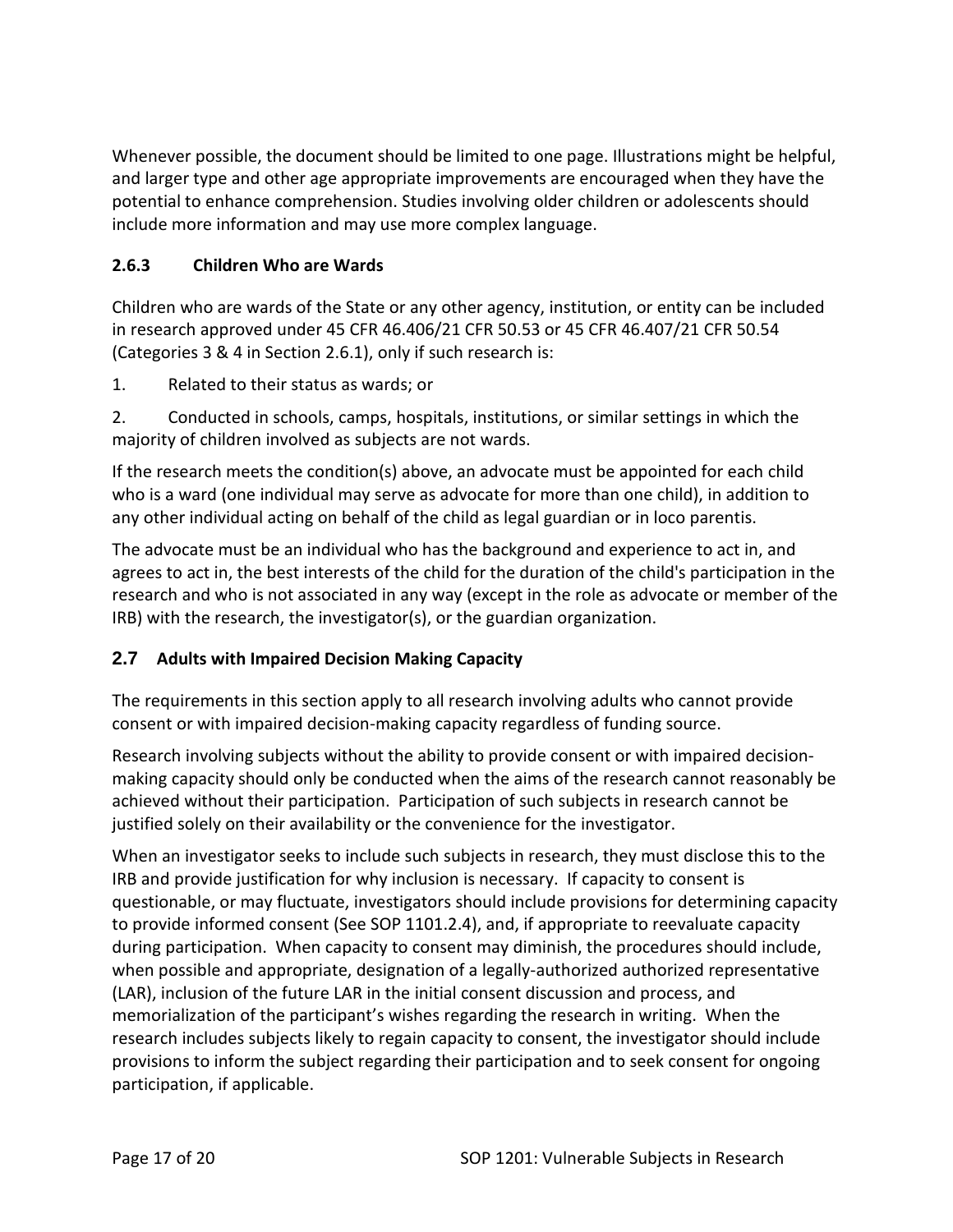When the IRB reviews research involving greater than minimal risk and the proposed subject population includes adults who cannot provide consent, may have impaired capacity to provide consent, or whose capacity can be expected to fluctuate over time, the IRB review process will include at least one member, or a consultant, who is experienced with or otherwise knowledgeable about the population.

In evaluating research, the IRB must be able to determine that the risks to subjects are reasonable not only in relation to any benefits, but also in relation to the importance of the knowledge that may reasonably be expected to result. In considering the risks of research involving subjects unable to provide informed consent or with diminished capacity to do so, the IRB should consider whether any components of the research involve risks that are greater for participants with diminished capacity. For example, the population might experience increased sensitivity or discomfort to certain stimuli or may not be able to verbalize or otherwise demonstrate when they are experiencing discomfort or pain.

As appropriate to the research, the IRB will consider the following in evaluating greater than minimal risk research involving adults unable to consent or with impaired decision-making capacity:

1. Whether the aims of the research cannot reasonably be achieved without inclusion of the population

2. Whether the research is likely to improve the understanding of the condition, disease, or issue affecting the subject population

3. Whether any experimental procedure or interventions have undergone pre-clinical testing or human testing on other populations and whether the data from that testing supports its use in the proposed research

4. Whether the procedures or interventions that the subject will undergo in the research place them at increased risk and if appropriate mechanisms are in place to minimize risks, when possible

5. Whether the data and safety monitoring plan, including any stopping rules, is appropriate given the risks of the research and the vulnerability of the population

6. Whether the procedures for withdrawing individual subjects from the research are appropriate

7. Whether the recruitment procedures, consent process, and any plans for financial compensation support voluntariness and minimize the likelihood of undue influence or coercion

8. Whether the subjects will be exposed to financial or other risks that they might not consider acceptable if they had the capacity to provide consent, and whether appropriate mechanisms have been put into place to minimize these risks

9. Whether the procedures for determining capacity to provide consent, and for evaluating capacity on an ongoing basis, if applicable, are appropriate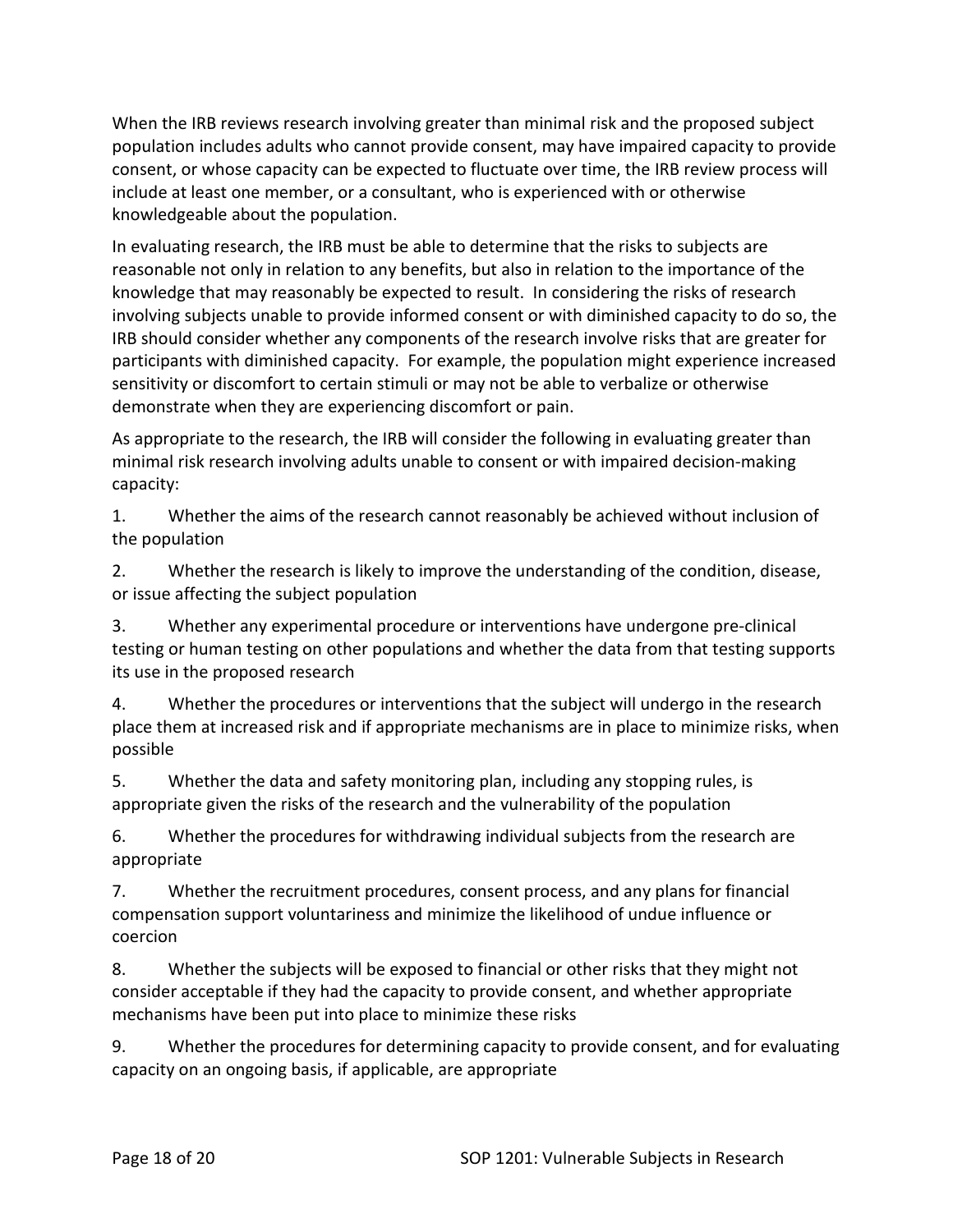10. Whether the procedures for informing subjects who regain capacity about their involvement in the research, and for obtaining consent for on-going participation, if applicable, are appropriate

11. Whether assent should be required when possible, and, if so, if the proposed procedures to obtain and document assent are appropriate

12. Whether a research subject advocate or consent monitor should be required, for some or all subjects

## **3 Definitions**

Children. Children are persons who have not attained the legal age for consent to treatments or procedures involved in the research, under the applicable law of the jurisdiction in which the research will be conducted.

According to North Carolina (NC) State Law, minors are persons under the age of eighteen. The general rule is that a person may consent for his or her own medical care at the age of eighteen. Therefore, the UNC-Chapel Hill IRB defines children as persons who are under eighteen years of age. Certain statutes and case law, however, provide minors with "majority" status in some circumstances, giving them the right to consent to their own medical care. For example: emancipated minors. NC law enumerates certain categories of individuals who, although under the age of 18, have the right to make medical decisions on their own behalf, such as minors who are married, widowed or divorced, minors who are parents, etc.); mature minors NC law recognizes that some minors may be sufficiently "mature" to give consent to medical treatment, even though they do not qualify as "emancipated"); or certain minors seeking care for drug addiction, sexually transmitted diseases, emotional disorders, or abortion or mental health treatment. Because NC law does not specifically address consent of children with majority status to research, the UNC-Chapel Hill will review issues of consent related to enrollment of these children in research on a case-by-case basis.

NOTE: For research conducted in jurisdictions other than NC, the research must comply with the laws regarding the legal age of consent in the relevant jurisdictions. The UNC-Chapel Hill's Legal counsel will be consulted with regard to the laws in other jurisdictions.

Guardian. A guardian is an individual who is authorized under applicable state or local law to consent on behalf of a child to general medical care.

In NC a "Guardian" of a child means the a court-appointed person with the duty and authority to act in the best interests of the minor, subject to residual parental rights and responsibilities, to make important decisions in matters having a permanent effect on the life and development of the minor and to be concerned with his or her general welfare. [NCGS 7B-3507 and NCGS 90-  $21.5(a,b).$ 

NOTE: For research conducted in jurisdictions other than NC, the research must comply with the laws regarding guardianship in all relevant jurisdictions. The UNC-Chapel Hill's Legal counsel will be consulted with regard to the laws in other jurisdictions.